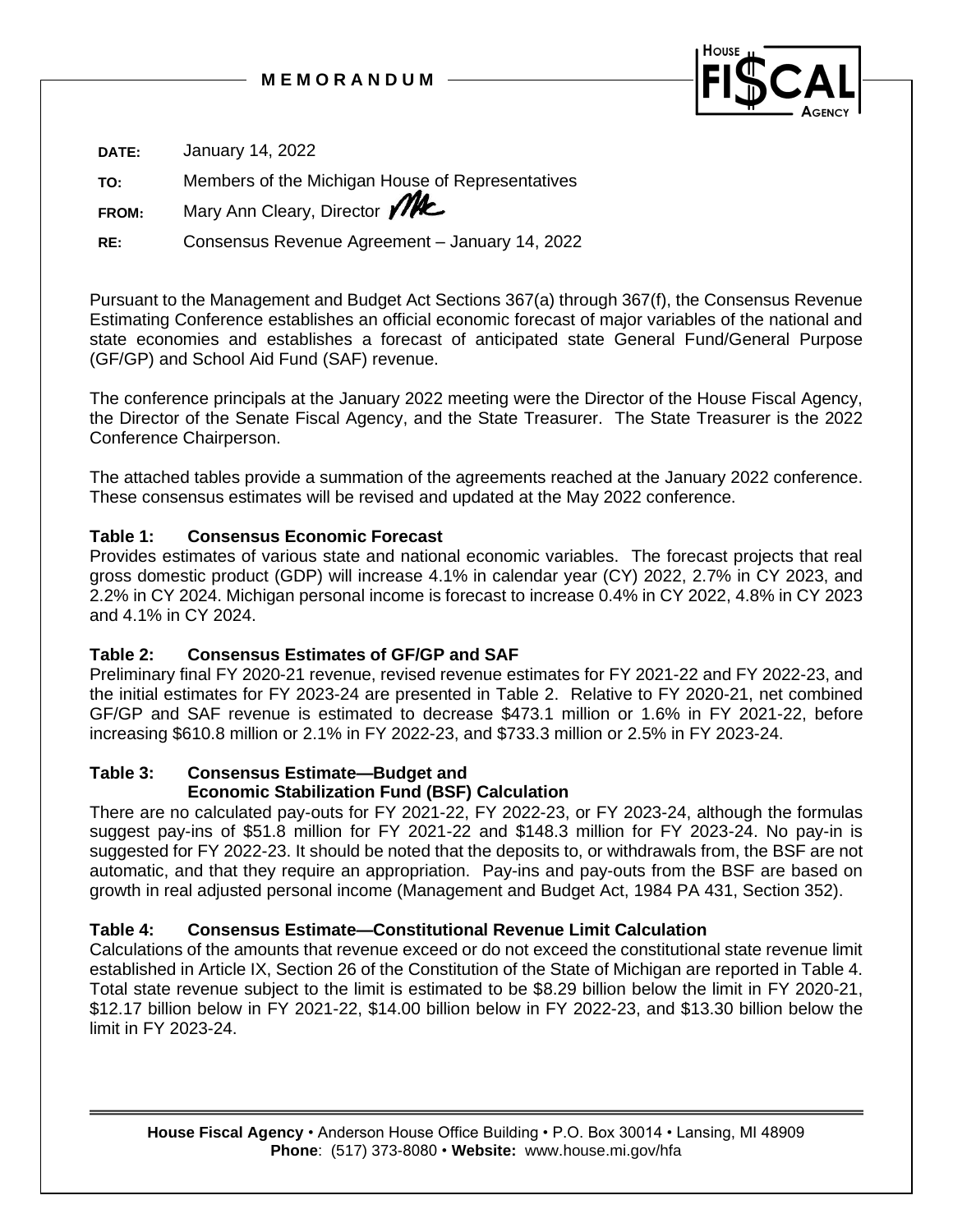# **Table 5: Long Term Revenue Trend**

The long term revenue trend for combined GF/GP and SAF revenue is 2.4% growth for FY 2024-25 and 2.5% FY 2025-26.

## **Table 6 and Table 7:**

## **Consensus Estimate—School Aid Revenue Adjustment Factor and Pupil Membership Adjustment Factor**

Reports consensus estimates of revenue adjustment factor and pupil membership for FY 2022-23 and FY 2023-24. The revenue adjustment factor is multiplied by the pupil membership adjustment factor to determine the index, the statutorily recommended increase or decrease in the per pupil foundation allowance. The School Aid Index for FY 2022-23 is 1.0081 and FY 2023-24 is 1.0219. The index would equal a 0.8% increase in the foundation allowance in FY 2022-23 and 2.2% in FY 2023-24.

If you have any questions regarding this information, please do not hesitate to call.

**Attachments**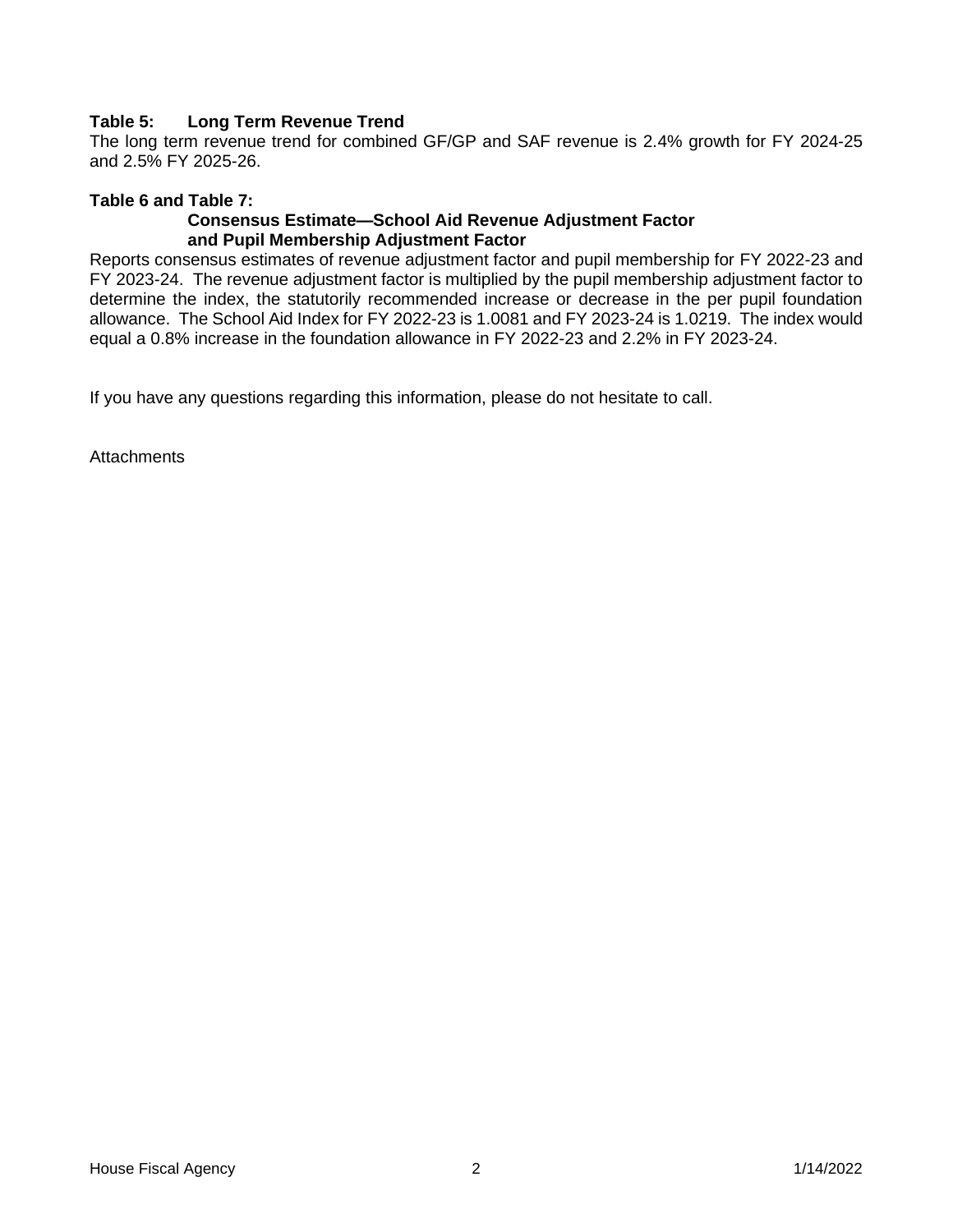|                                                                          |                                     |                                | vanuar y<br>LVLL                    |                                        |                                     |                                       |                                     |                                        |
|--------------------------------------------------------------------------|-------------------------------------|--------------------------------|-------------------------------------|----------------------------------------|-------------------------------------|---------------------------------------|-------------------------------------|----------------------------------------|
|                                                                          | Calendar<br>2021<br><b>Forecast</b> | % Change<br>from<br>Prior Year | Calendar<br>2022<br><b>Forecast</b> | % Change<br>from<br><u> Prior Year</u> | Calendar<br>2023<br><b>Forecast</b> | % Change<br>from<br><b>Prior Year</b> | Calendar<br>2024<br><b>Forecast</b> | % Change<br>from<br><u> Prior Year</u> |
| <b>United States</b>                                                     |                                     |                                |                                     |                                        |                                     |                                       |                                     |                                        |
| <b>Real Gross Domestic Product</b><br>(Billions of Chained 2012 Dollars) | \$19,396                            | 5.5%                           | \$20,191                            | 4.1%                                   | \$20,736                            | 2.7%                                  | \$21,192                            | 2.2%                                   |
| Implicit Price Deflator GDP<br>$(2012 = 100)$                            | 118.1                               | 4.0%                           | 123.4                               | 4.5%                                   | 127.1                               | 3.0%                                  | 130.3                               | 2.5%                                   |
| <b>Consumer Price Index</b><br>$(1982 - 84 = 100)$                       | 270.970                             | 4.7%                           | 283.622                             | 4.7%                                   | 290.892                             | 2.6%                                  | 297.838                             | 2.4%                                   |
| Consumer Price Index - Fiscal Year<br>$(1982 - 84 = 100)$                | 266.616                             | 3.3%                           | 281.413                             | 5.6%                                   | 289.002                             | 2.7%                                  | 296.082                             | 2.4%                                   |
| <b>Personal Consumption Deflator</b><br>$(2012 = 100)$                   | 115.4                               | 3.8%                           | 120.1                               | 4.1%                                   | 123.2                               | 2.6%                                  | 126.2                               | 2.4%                                   |
| 3-month Treasury Bills<br>Interest Rate (Percent)                        | 0.05%                               |                                | 0.41%                               |                                        | 1.07%                               |                                       | 1.55%                               |                                        |
| Unemployment Rate - Civilian<br>(Percent)                                | 5.3%                                |                                | 4.1%                                |                                        | 3.8%                                |                                       | 4.0%                                |                                        |
| Wage and Salary Employment<br>(Millions)                                 | 146.122                             | 2.8%                           | 151.380                             | 3.6%                                   | 153.950                             | 1.7%                                  | 155.340                             | 0.9%                                   |
| <b>Housing Starts</b><br>(Millions of Starts)                            | 1.586                               | 15.0%                          | 1.640                               | 3.4%                                   | 1.645                               | 0.3%                                  | 1.590                               | $-3.3%$                                |
| Light Vehicle Sales<br>(Millions of Units)                               | 14.9                                | 3.0%                           | 15.7                                | 5.4%                                   | 16.9                                | 7.6%                                  | 17.1                                | 1.2%                                   |
| Passenger Car Sales<br>(Millions of Units)                               | 3.3                                 | $-3.0%$                        | 3.3                                 | 0.0%                                   | 3.3                                 | 0.0%                                  | 3.2                                 | $-3.0%$                                |
| <b>Light Truck Sales</b><br>(Millions of Units)                          | 11.6                                | 4.8%                           | 12.4                                | 6.9%                                   | 13.6                                | 9.7%                                  | 13.9                                | 2.2%                                   |
| Detroit-3 Share of Light Vehicles<br>(Percent)                           | 36.0%                               |                                | 37.1%                               |                                        | 36.4%                               |                                       | 35.7%                               |                                        |
| <b>Michigan</b>                                                          |                                     |                                |                                     |                                        |                                     |                                       |                                     |                                        |
| Wage and Salary Employment<br>(Thousands)                                | 4,153                               | 3.0%                           | 4,286                               | 3.2%                                   | 4,376                               | 2.1%                                  | 4,416                               | 0.9%                                   |
| <b>Unemployment Rate</b><br>(Percent)                                    | 5.4%                                |                                | 5.3%                                |                                        | 4.6%                                |                                       | 4.6%                                |                                        |
| <b>Personal Income</b><br>(Millions of Dollars)                          | \$558,411                           | 5.2%                           | \$560,644                           | 0.4%                                   | \$587,555                           | 4.8%                                  | \$611,645                           | 4.1%                                   |
| Real Personal Income<br>(Millions of 1982-84 Dollars)                    | \$225,343                           | 0.9%                           | \$216,233                           | $-4.0%$                                | \$221,149                           | 2.3%                                  | \$225,048                           | 1.8%                                   |
| <b>Wages and Salaries</b><br>(Millions of Dollars)                       | \$265,210                           | 9.3%                           | \$285,366                           | 7.6%                                   | \$301,061                           | 5.5%                                  | \$312,501                           | 3.8%                                   |
| Detroit Consumer Price Index<br>$(1982 - 84 = 100)$                      | 247.805                             | 4.3%                           | 259.278                             | 4.6%                                   | 265.683                             | 2.5%                                  | 271.785                             | 2.3%                                   |
| Detroit CPI - Fiscal Year<br>$(1982 - 84 = 100)$                         | 244.089                             | 2.9%                           | 257.616                             | 5.5%                                   | 264.176                             | 2.5%                                  | 270.288                             | 2.3%                                   |

## **Table 1 Consensus Economic Forecast January 2022**

*NOTE: Percentages may not calculate exactly due to rounding.*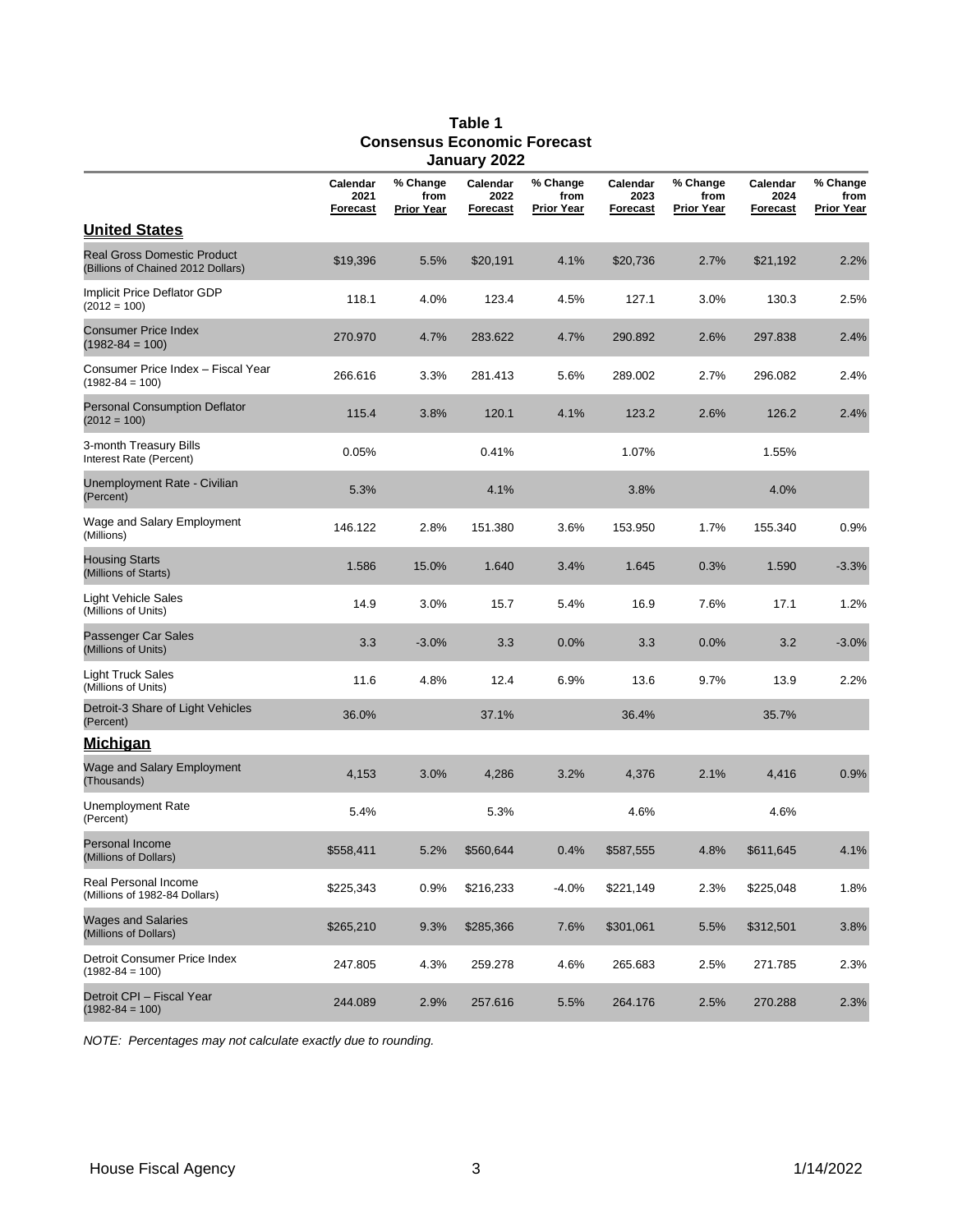|                   |                                           | FY 2021-22 |                                  |                                  | FY 2022-23 |                                                   |                                  |                                  |         | FY 2023-24                                        |  |                                  |                                  |      |
|-------------------|-------------------------------------------|------------|----------------------------------|----------------------------------|------------|---------------------------------------------------|----------------------------------|----------------------------------|---------|---------------------------------------------------|--|----------------------------------|----------------------------------|------|
|                   | FY 2020-21<br>Preliminary<br><b>Final</b> |            | January 2022<br><b>Consensus</b> | <b>Change From</b><br>FY 2020-21 |            | \$ Change<br>From<br>May 2021<br><b>Consensus</b> | January 2022<br><b>Consensus</b> | <b>Change From</b><br>FY 2021-22 |         | \$ Change<br>From<br>May 2021<br><b>Consensus</b> |  | January 2022<br><b>Consensus</b> | <b>Change From</b><br>FY 2022-23 |      |
| Net GF/GP Revenue | \$12,950.7                                |            | \$12,449.7                       | (\$501.0)                        | $-3.9%$    | \$776.6                                           | \$12,892.1                       | \$442.4                          | 3.6%    | \$621.4                                           |  | \$13,314.3                       | \$422.2                          | 3.3% |
| Net SAF Revenue   | \$16,050.3                                |            | \$16,078.2                       | \$27.9                           | 0.2%       | \$947.2                                           | \$16,246.6                       | \$168.4                          | $1.0\%$ | \$819.0                                           |  | \$16,557.7                       | \$311.1                          | 1.9% |
| Net GF/GP and SAF | \$29,001.0                                |            | \$28,527.9                       | (\$473.1)                        | $-1.6%$    | \$1,723.8                                         | \$29,138.7                       | \$610.8                          | 2.1%    | \$1,440.4                                         |  | \$29,872.0                       | \$733.3                          | 2.5% |

**Table 2 January 2022: Revenue Comparison and Consensus Estimates of GF/GP and SAF (Millions of Dollars)**

*Numbers may not calculate exactly due to rounding.*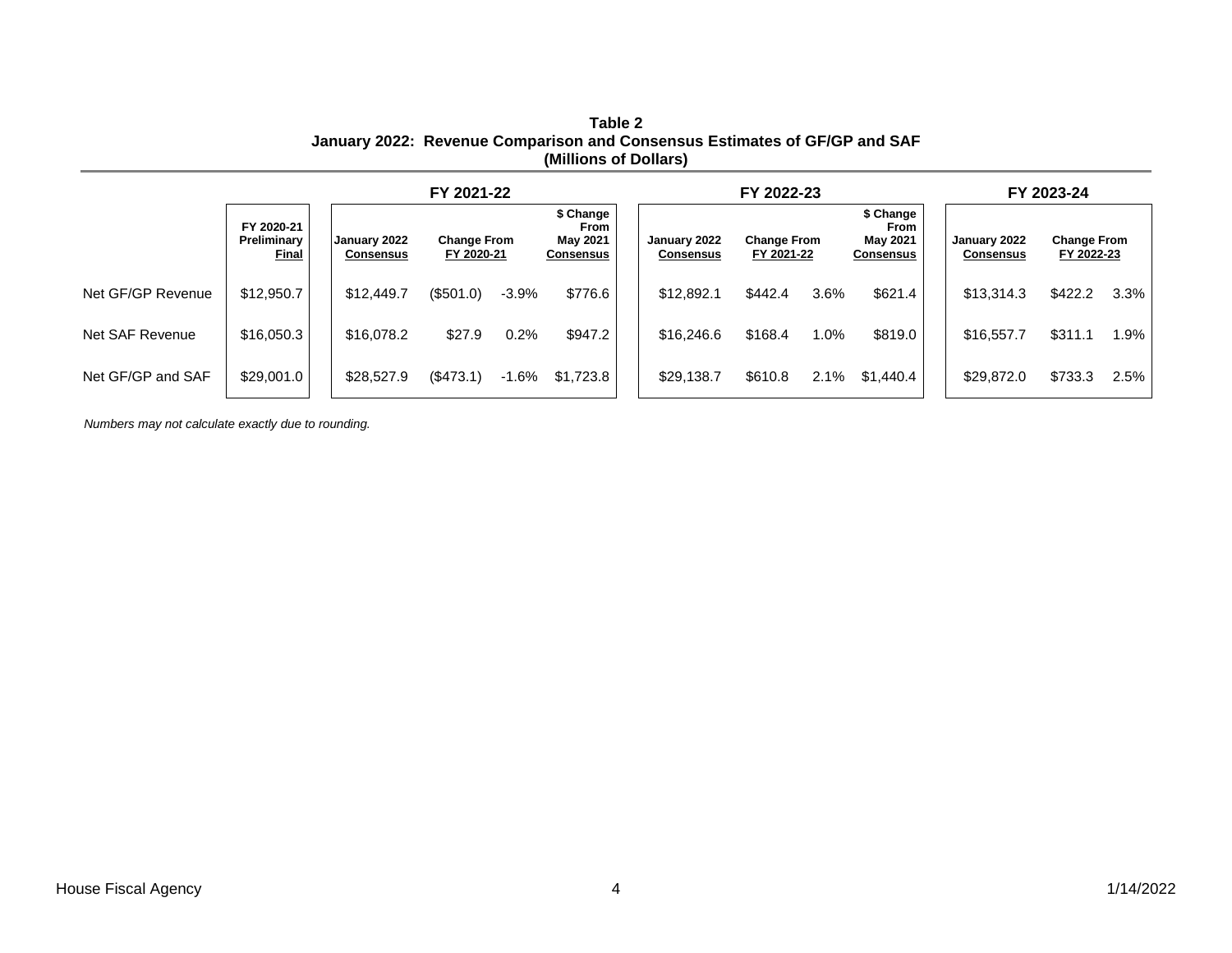|                                                        | FY 2021-22 Pay-In<br><b>Calculation</b> |                     | FY 2022-23 Pay-In /<br>FY 2021-22 Pay-Out<br><b>Calculation</b> |                         | FY 2023-24 Pay-In /<br>FY 2022-23 Pay-Out<br><b>Calculation</b> |                       | FY 2023-24 Pay-Out<br><b>Calculation</b> |                    |
|--------------------------------------------------------|-----------------------------------------|---------------------|-----------------------------------------------------------------|-------------------------|-----------------------------------------------------------------|-----------------------|------------------------------------------|--------------------|
|                                                        | CY 2020                                 | CY 2021             | CY 2021                                                         | CY 2022                 | CY 2022                                                         | CY 2023               | CY 2023                                  | CY 2024            |
| Michigan Personal Income <sup>(1)</sup>                | \$530,809                               | \$558,411           | \$558,411                                                       | \$560,644               | \$560,644                                                       | \$587,555             | \$587,555                                | \$611,645          |
| Less Transfer Payments <sup>(1)</sup>                  | \$146,541                               | \$148,112           | \$148,112                                                       | \$123,085               | \$123,085                                                       | \$125,049             | \$125,049                                | \$129,822          |
| Income Net of Transfers                                | \$384,268                               | \$410,299           | \$410,299                                                       | \$437,559               | \$437,559                                                       | \$462,506             | \$462,506                                | \$481,823          |
| Detroit CY CPI <sup>(2)</sup>                          | 2.377                                   | 2.478               | 2.478                                                           | 2.593                   | 2.593                                                           | 2.657                 | 2.657                                    | 2.718              |
| Real Adjusted Michigan<br>Personal Income              | \$161,689                               | \$165,573           | \$165,573                                                       | \$168,761               | \$168,761                                                       | \$174,082             | \$174,082                                | \$177,281          |
| Change in Real Adjusted<br>Personal Income             |                                         | 2.4%                |                                                                 | 1.9%                    |                                                                 | 3.2%                  |                                          | 1.8%               |
| Amount Under 0%<br>Between 0% and 2%<br>Excess Over 2% |                                         | N/A<br>2.0%<br>0.4% |                                                                 | N/A<br>1.9%<br>N/A      |                                                                 | N/A<br>2.0%<br>1.2%   |                                          | N/A<br>1.8%<br>N/A |
| <b>GF/GP Revenue</b>                                   | FY 2020-21                              | \$12,950.7          | FY 2021-22                                                      | \$12,449.7              | FY 2022-23                                                      | \$12,892.1            | FY 2023-24                               | \$13,314.3         |
| <b>BSF PAY-IN(3)</b><br><b>BSF PAY-OUT(3)</b>          | FY 2021-22                              | \$51.8              | FY 2022-23<br>FY 2021-22                                        | No Pay-In<br>No Pay-Out | FY 2023-24<br>FY 2022-23                                        | \$148.3<br>No Pay-Out | FY 2023-24                               | No Pay-Out         |

| Table 3                                                                                 |
|-----------------------------------------------------------------------------------------|
| January 2022: Consensus Estimate for Budget and Economic Stabilization Fund Calculation |
| (Millions of Dollars)                                                                   |

#### *Notes:*

*1. Personal Income and Transfer Payments: CY 2018 through CY 2020 values are reported by the U.S. Bureau of Economic Analysis. Subsequent years are January 2022 consensus estimates.*

*2. Detroit Consumer Price Index, CY 2018 through CY 2020 values are reported by the U.S. Bureau of Labor Statistics. Subsequent years are January 2022 consensus estimates.*

*3. Calculation done per MCL 18.1352.*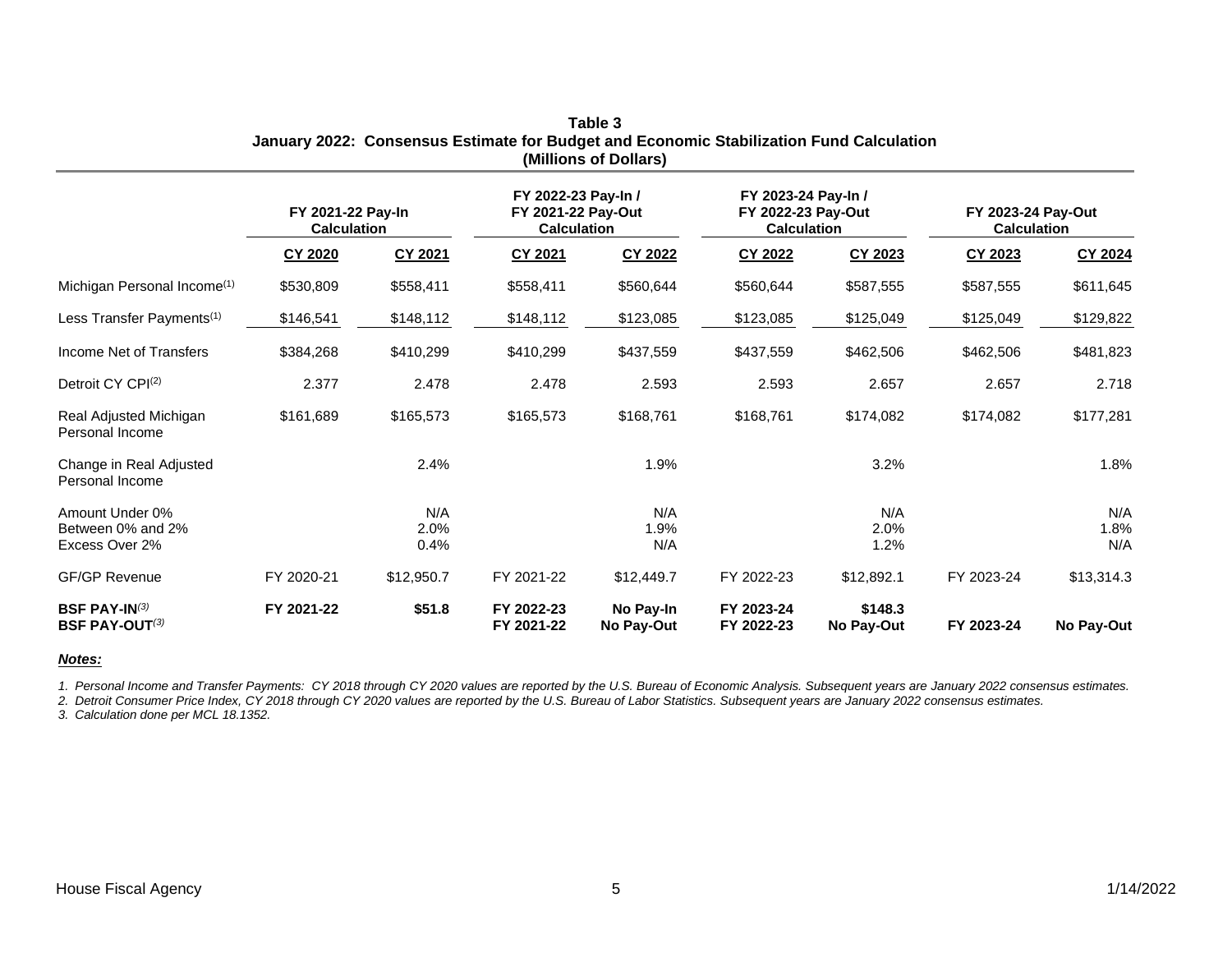| <b>January 2022 Consensus Estimate</b><br><b>Constitutional Revenue Limit Calculation</b><br>(Millions of Dollars) |                             |                                                |                                                |                                                |                                                |  |  |  |  |
|--------------------------------------------------------------------------------------------------------------------|-----------------------------|------------------------------------------------|------------------------------------------------|------------------------------------------------|------------------------------------------------|--|--|--|--|
|                                                                                                                    | FY 2019-20<br><b>Actual</b> | FY 2020-21<br><b>Consensus</b><br>January 2022 | FY 2021-22<br><b>Consensus</b><br>January 2022 | FY 2022-23<br><b>Consensus</b><br>January 2022 | FY 2023-24<br><b>Consensus</b><br>January 2022 |  |  |  |  |
| <b>Revenue Subject to Limit</b>                                                                                    |                             |                                                |                                                |                                                |                                                |  |  |  |  |
| Consensus                                                                                                          |                             |                                                |                                                |                                                |                                                |  |  |  |  |
| Net General Fund General Purpose                                                                                   | \$10,771.4                  | \$12,950.7                                     | \$12,449.7                                     | \$12,892.1                                     | \$11,314.3                                     |  |  |  |  |
| <b>Constitutional Revenue Sharing</b>                                                                              | \$852.8                     | \$962.5                                        | \$991.8                                        | \$971.7                                        | \$989.7                                        |  |  |  |  |
| Net School Aid Fund                                                                                                | \$13,972.1                  | \$16,050.3                                     | \$16,078.2                                     | \$16,246.6                                     | \$16,557.8                                     |  |  |  |  |
| Transportation                                                                                                     | \$3,658.7                   | \$3,593.7                                      | \$3,826.0                                      | \$3,972.0                                      | \$4,085.0                                      |  |  |  |  |
| Other Restricted Revenue                                                                                           | \$4,800.9                   | \$4,821.3                                      | \$4,873.1                                      | \$4,921.8                                      | \$4,971.0                                      |  |  |  |  |
| Less: GF/GP Federal Aid                                                                                            | \$3.9                       | \$8.4                                          | \$10.0                                         | \$10.0                                         | \$10.0                                         |  |  |  |  |
| <b>Total Revenue Subject to Limit</b>                                                                              | \$34,052.0                  | \$38,370.3                                     | \$38,208.8                                     | \$38,994.2                                     | \$39,907.8                                     |  |  |  |  |
| <b>Revenue Limit</b>                                                                                               | <b>CY 2018</b>              | CY 2019                                        | CY 2020                                        | CY 2021                                        | CY 2022                                        |  |  |  |  |
| Personal Income                                                                                                    | \$484,030                   | \$491,632                                      | \$530,809                                      | \$558,411                                      | \$560,644                                      |  |  |  |  |
| Ratio                                                                                                              | 9.49%                       | 9.49%                                          | 9.49%                                          | 9.49%                                          | 9.49%                                          |  |  |  |  |
| <b>Revenue Limit</b>                                                                                               | \$45,934.5                  | \$46,655.9                                     | \$50,373.8                                     | \$52,993.2                                     | \$53,205.1                                     |  |  |  |  |
| <b>Total Revenue Subject to Limit</b>                                                                              | \$34,052.0                  | \$38,370.1                                     | \$38,208.8                                     | \$38,994.2                                     | \$39,907.8                                     |  |  |  |  |
| <b>Amount Under (Over) Limit</b>                                                                                   | \$11,882.5                  | \$8,285.8                                      | \$12,165.0                                     | \$13,999.0                                     | \$13,297.3                                     |  |  |  |  |

**Table 4**

*Numbers may not calculate exactly due to rounding.*

*Note: CY 2018 Personal Income is used for the FY 2020 revenue limit calculation, CY 2019 for FY 2021, CY 2020 for FY 2022, CY 2021 for FY 2023, and CY 2022 for FY 2024.*

*.*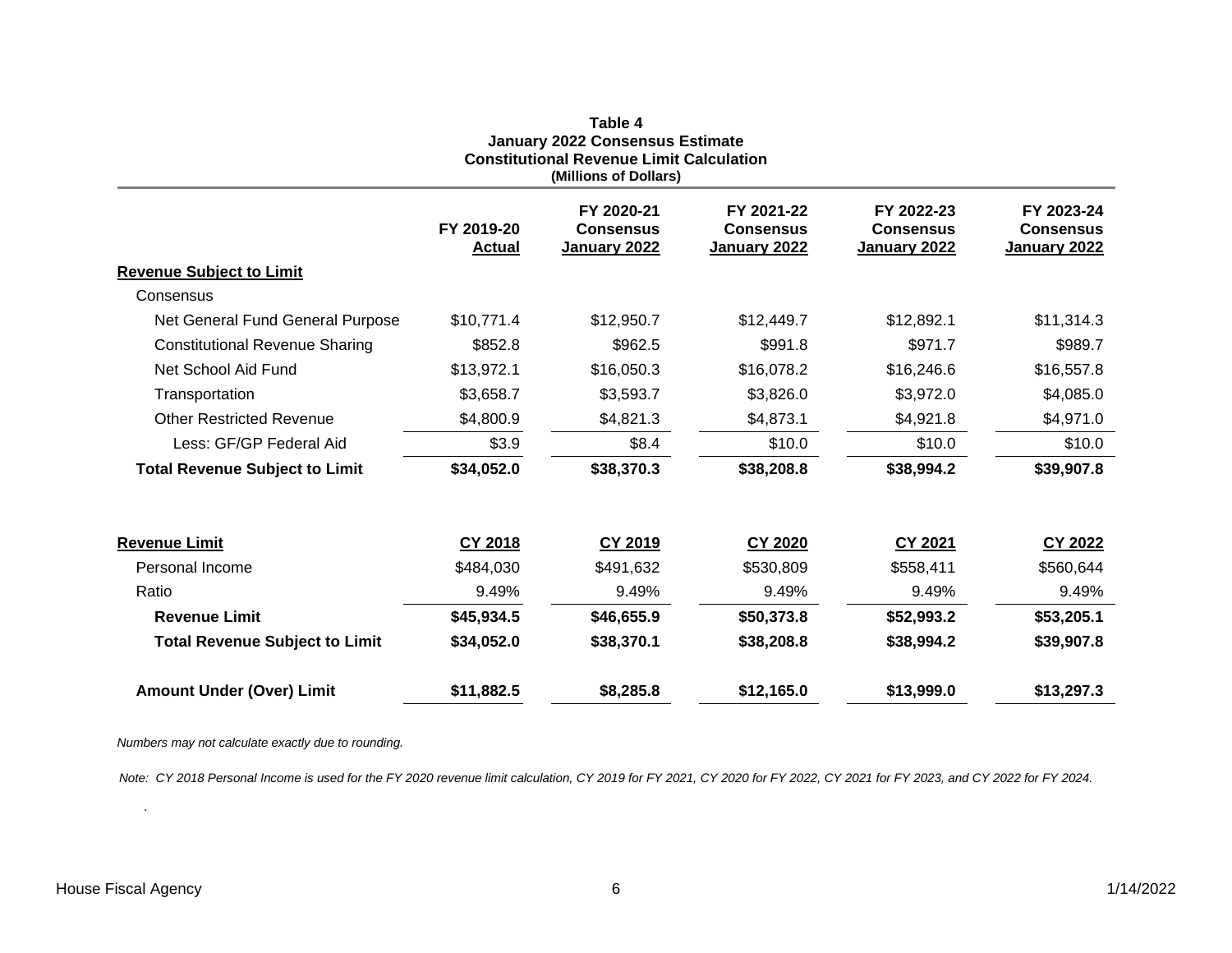| <b>Net GF/GP Revenue</b><br>Growth | FY 2024-25<br>\$13,654.1<br>2.6% | FY 2025-26<br>\$14,042.4<br>2.8% |
|------------------------------------|----------------------------------|----------------------------------|
| <b>Net SAF Revenue</b>             | \$16,929.8                       | \$17,311.1                       |
| Growth                             | 2.2%                             | 2.3%                             |
| <b>Combined GF/GP and SAF</b>      | \$30,583.9                       | \$31,353.5                       |
| Growth                             | 2.4%                             | 2.5%                             |

## **Table 5 Long Term Revenue Trend (Millions of Dollars)**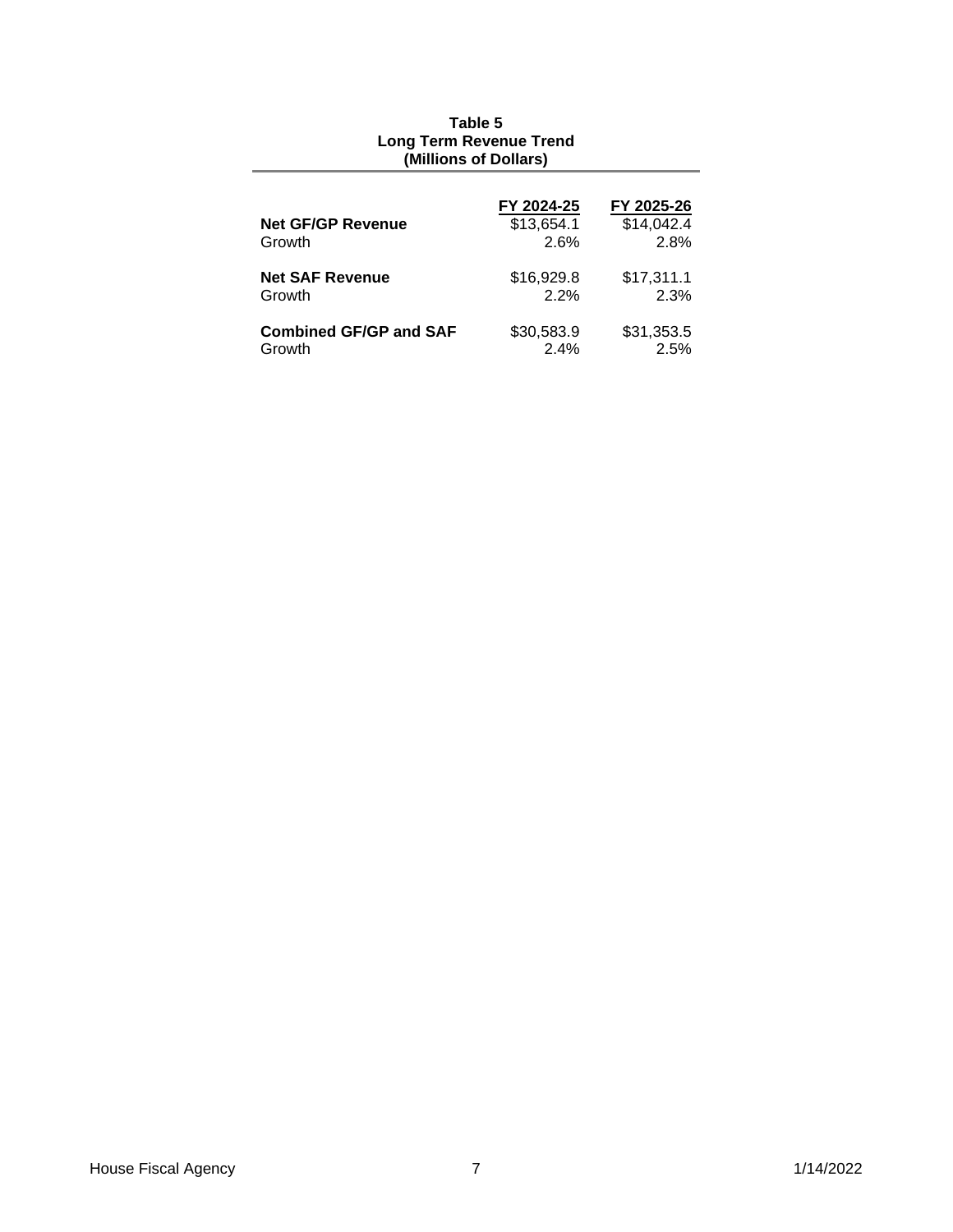#### **Table 6 January 2022 Consensus Estimate Revenue Adjustment Factor and Pupil Membership Adjustment Factor for FY 2022-23**

| <b>Revenue Adjustment Factor (Millions of \$)</b>                                                                              |                                                        |                                                     |            |                                                     |
|--------------------------------------------------------------------------------------------------------------------------------|--------------------------------------------------------|-----------------------------------------------------|------------|-----------------------------------------------------|
| <b>Baseline SAF Revenue</b><br><b>Balance Sheet Adjustments</b><br><b>Net SAF Estimate</b>                                     | FY 2020-21<br>\$16,214.6<br>(\$164.1)<br>\$16,050.3    | FY 2021-22<br>\$16,098.2<br>(\$20.0)<br>\$16,078.2  |            | FY 2022-23<br>\$16,363.8<br>(\$117.2)<br>\$16,246.6 |
| Subtotal Adjustments to FY 2022-23 Base                                                                                        | \$46.9                                                 | (\$97.2)                                            |            | \$0.0                                               |
| Baseline Revenue on an FY 2022-23 Base<br>Percent Change                                                                       | \$16,097.4                                             | \$15,981.0<br>$-0.72%$                              |            | \$16,246.6<br>1.66%                                 |
| SAF Revenue Adjustment Calculation for FY 2022-23:<br>Sum of FY 2020-21 and FY 2021-22<br>Sum of FY 2021-22 and FY 2022-23     | $$16,097.4 +$<br>$$15,981.0 +$                         | \$15,981.0<br>\$16,246.6                            | $=$<br>$=$ | \$32,078.4<br>\$32,227.6                            |
| FY 2022-23 Revenue Adjustment Factor                                                                                           |                                                        |                                                     |            | 1.0047                                              |
| Note: Factor is calculated off a FY 2023 base year.<br><b>Pupil Membership Adjustment Factor</b><br>FY 2021-22                 | <b>May 2021</b><br><b>Consensus</b><br><b>Estimate</b> | January 2022<br><b>Consensus</b><br><b>Estimate</b> |            | Change                                              |
| <b>Local Districts</b><br><b>Public School Academies</b><br>Total                                                              | 1,284,500<br>149,000<br>1,433,500                      | 1,255,500<br>150,500<br>1,406,000                   |            | (29,000)<br>1,500<br>(27, 500)                      |
| FY 2022-23<br><b>Local Districts</b><br><b>Public School Academies</b><br><b>Total</b>                                         | 1,274,500<br>149,000<br>1,423,500                      | 1,249,700<br>151,500<br>1,401,200                   |            | (24, 800)<br>2,500<br>(22, 300)                     |
| Consensus Estimate of Pupil Membership                                                                                         | FY 2021-22<br>1,406,000                                | FY 2022-23<br>1,401,200                             |            |                                                     |
| Pupil Membership Adjustment Factor for FY 2022-23:<br>FY 2021-22 Pupil Membership<br>$=$<br>FY 2022-23 Pupil Membership<br>$=$ | 1,406,000<br>1,401,200                                 |                                                     |            |                                                     |
| FY 2022-23 Pupil Membership Adjustment Factor                                                                                  |                                                        |                                                     |            | 1.0034                                              |
|                                                                                                                                |                                                        |                                                     |            |                                                     |
| FY 2022-23 School Aid Index                                                                                                    |                                                        |                                                     |            | 1.0081                                              |